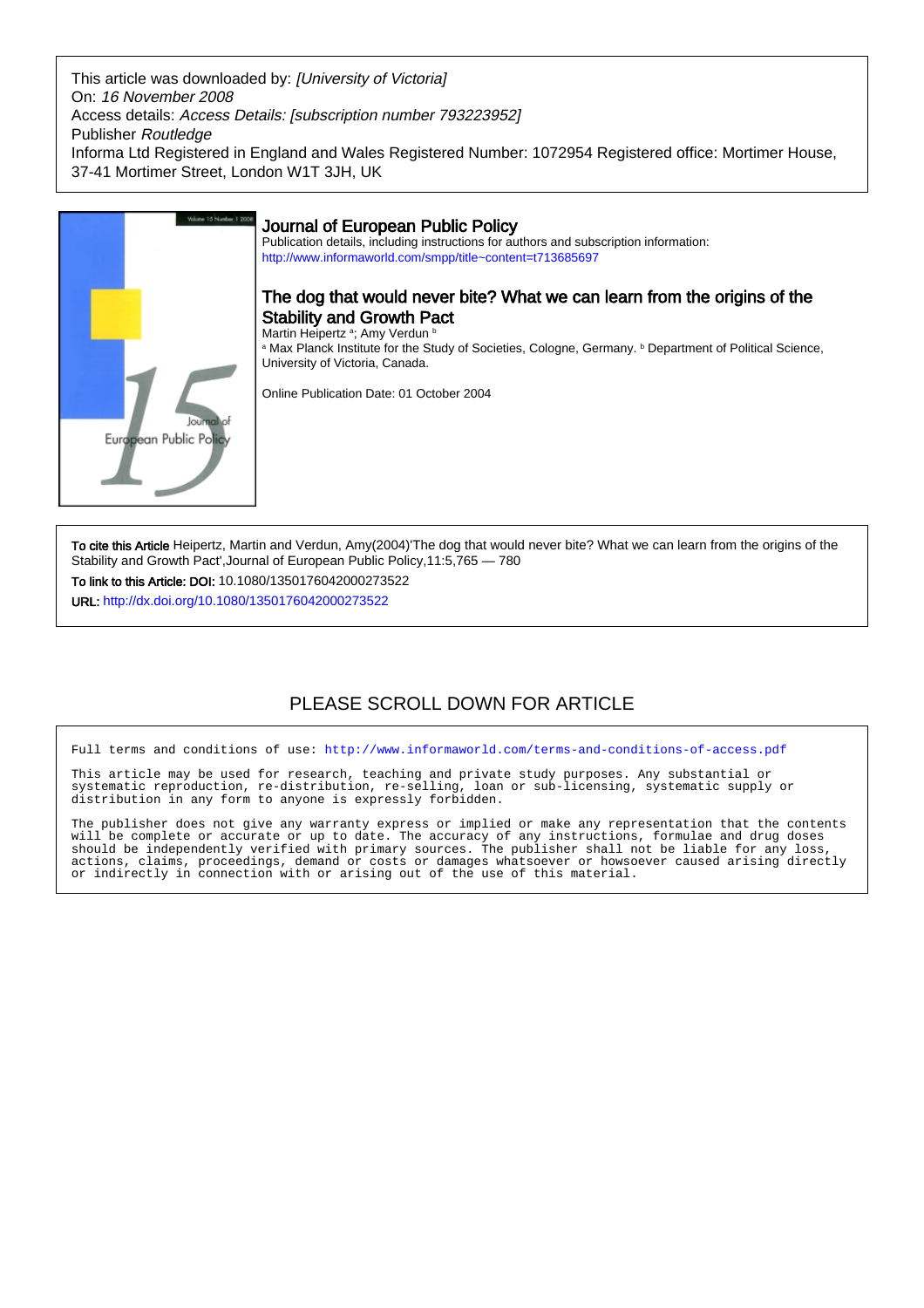# The dog that would never bite? What we can learn from the origins of the Stability and Growth Pact

Martin Heipertz and Amy Verdun<sup>1</sup>

**ABSTRACT** This article analyses the creation of the Stability and Growth Pact. It examines the economic and political factors behind it, including the role of economic ideas, experts, politicians, institutional arrangements in the Maastricht Treaty, domestic politics, and the exceptional position of Germany in the realm of monetary integration. It concludes that a set of commonly held beliefs together with a corresponding power-political constellation explain the creation of the SGP. As these parameters change, they inform our understanding of the current crisis.

**KEY WORDS** Budgetary discipline; economic and monetary union; Germany; monetary integration; rules; Stability and Growth Pact.

# **1. INTRODUCTION**

The Stability and Growth Pact (SGP) consists of two Council regulations and a resolution of the European Council. <sup>2</sup> It specifies the deficit limit of the Treaty Establishing the European Community (TEC 104). In the second half of 2002, its excessive deficit procedure (EDP) was initiated in the cases of Portugal, Germany, and France. Formally, when the Council decides that an excessive deficit exists, the country concerned is obliged to reduce its deficit below 3 per cent of gross domestic product (GDP) or ultimately face financial sanctions. Metaphorically speaking, the 'dozing watchdog' has thus turned out to be rather snappish. However, on 25 November 2003 the Council of the European Union for Economic and Financial Affairs (Ecofin) suspended the EDP for France and Germany, which has plunged the Eurozone into an institutional crisis. On 13 July 2004 the European Court of Justice (ECJ) nullified the Econfin Council Conclusions on France and Germany. However, it confirmed that the Council may indeed effectively suspend the EDP by not adopting a Commission recommendation.

The present situation is not detached from the factors that led to the creation of the SGP but has to be seen in their context. From this broad perspective, the article poses the following questions: (1) Why and how was the SGP created? (2) What underlying conditions supported its creation?

> *Journal of European Public Policy* ISSN 1350-1763 print; 1466-4429 online © 2004 Taylor & Francis Ltd http://www.tandf.co.uk/journals DOI: 10.1080/1350176042000273522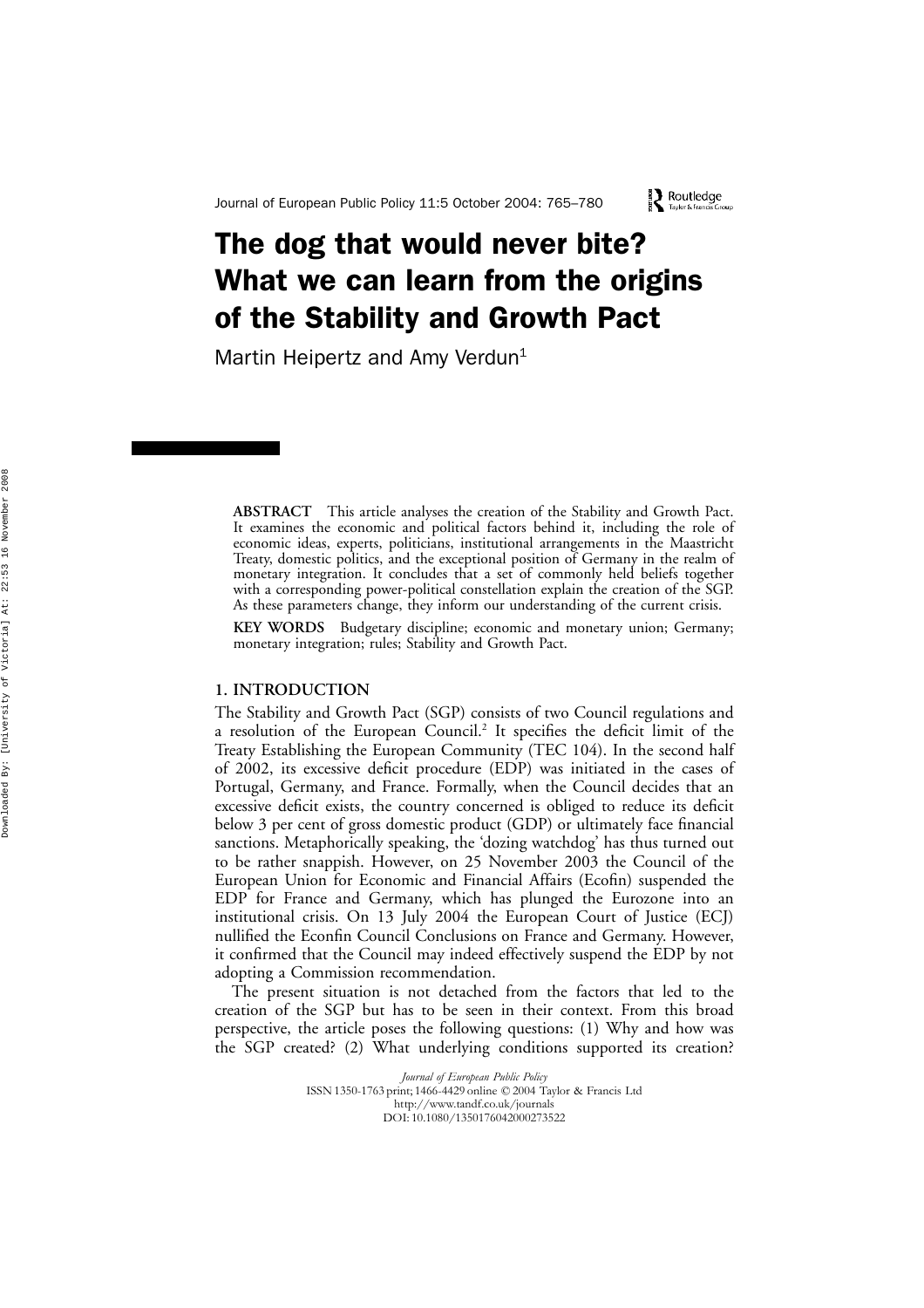(3) Have they changed since? (4) How do they inform our understanding of the current situation? This article analyses the origins, process and outcome of the SGP negotiations and thereby aims to provide some background and clari fication of the ongoing debate. We argue that the SGP was possible due to a convergence in basic ideas about the relationship between monetary and fiscal policies held by experts in Ministries of Finance, central banks, the Commission as well as in academia and international organizations. Yet there was no precise idea of a speci fic arrangement beyond the Maastricht Treaty. Ideational convergence provided the basis for a political compromise. Expert consensus on principles was a necessary though not sufficient condition for the intergovernmental agreement. The complete analysis has to include powerpolitical factors which relate to the prominent position of Germany in the creation of economic and monetary union (EMU).

The remainder of the article is structured as follows. The next section examines why the SGP was considered necessary. The third section describes the actual story of its creation. The fourth section examines the ideational context from which the SGP originated and provides an analysis of the achievement of the political compromise. The final section concludes and assesses the current situation.

# **2. WHY MIGHT AN SGP BE NECESSARY? LESSONS FROM ECONOMICS AND POLITICS**

## **2.1 The economics of the SGP**

The Maastricht Treaty has provided the monetary constitution for EMU. However, its speci fications for the future fiscal regime are incomplete and ambivalent. <sup>3</sup> It only contains rather loose stipulations on the EDP and budgetary co-ordination. From the viewpoint of economics, several arguments speak in favour of complementing the fiscal arrangements of the Treaty (for a detailed discussion, see Heipertz 2003). The most prominent reasons behind more stringent rules are (1) a need for consolidation, (2) concerns about externalities, (3) the credibility of European Central Bank (ECB) independence and (4) the need for a more coherent framework of economic policy coordination.

A general need for **consolidation** results from the expansionary fiscal stance in most of the Organization for Economic Co-operation and Development (OECD) countries since the 'golden age ' of Keynesianism and welfare-state expansion. Soaring interest rates, which were the result of high in flation rates of the time, have reduced investment and contributed to weak growth and underemployment. Government revenues flow into debt servicing at the same time as ageing populations require a fundamental reallocation of public spending.

Second, there was a fear of **externality problems** related speci fically to EMU. <sup>4</sup> The most prominent concern regarded the negative effects of fiscal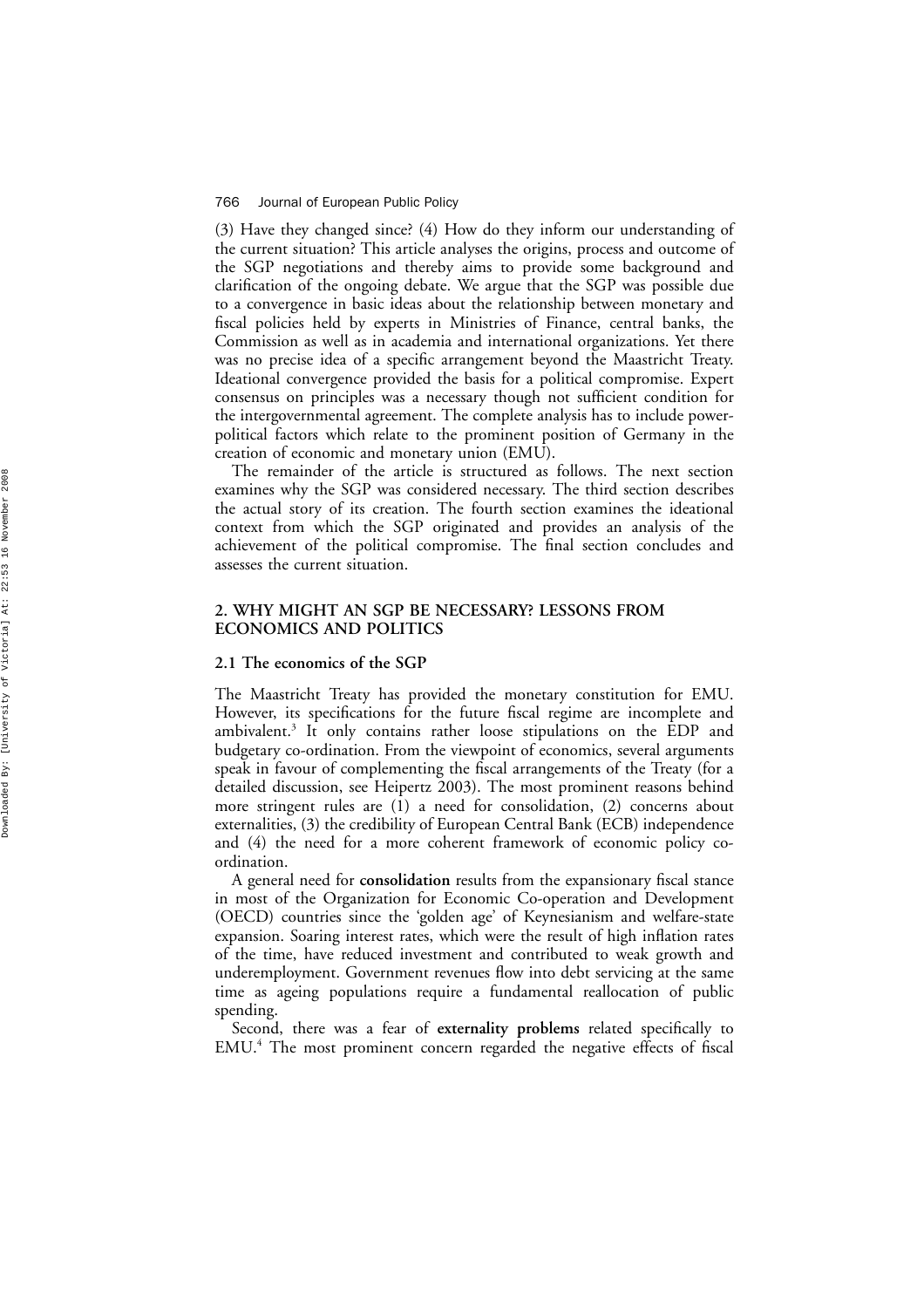spill-overs on increasingly interdependent participating economies. A bond financed increase in government spending would cause the money supply in the Eurozone to rise, thereby fuelling in flationary pressures. In response the ECB would be forced to increase interest rates, depressing investment and consumption. Furthermore, the higher interest rate would cause the common currency to appreciate and the trade balance to deteriorate. <sup>5</sup> Another externality effect results from abandoning national exchange rates. The effect of depreciation due to fiscal profligacy now affects the whole currency zone, thereby reducing the impact on the individual 'sinner ' while increasing it for everybody else. This reduced disciplinary effect on national authorities aggravates an existing de ficit bias of public finance (Beetsma 1999). Member states were feared to free-ride on each other by overspending on their budgets. <sup>6</sup> Thus strict rules on budgetary deficits were deemed necessary. It is noteworthy that the need for limits on budgets had already been mentioned in the original EMU blueprint laid out in the 'Delors Report ' (Committee for the Study of Economic and Monetary Union 1989).

A third concern is that excessive de ficits could undermine **central bank independence**. Actors at the time were worried that ECB independence and speci fically the 'no bail-out ' clause <sup>7</sup> would be endangered by unsustainable fiscal paths of certain member states. Sargent and Wallace 's (1981) model of debt monetization supports this view. Their study shows that an unsustainable fiscal path eventually forces the central bank to buy government bonds. The fiscal theory of the price level (FTPL) argues in a similar direction (Leeper 1991; Woodford 1994). Grossly simpli fied, the FTPL states that in flation control by the central bank through the interest rate is jeopardized by an excessive fiscal stance that disturbs household expectations and unsettles private sector budget constraints. Public demand substitutes private demand and arti ficially expands aggregate demand, eventually causing the price level to rise. Hence, monetary independence and the effectiveness and credibility of monetary policy need to be supported through the fiscal regime. The SGP appeared desirable as a way of 'safeguarding the credibility of ECB independence ' (Artis and Winkler 1999).

Fourth, in a monetary union the role of economic policy **co-ordination** becomes pertinent (Begg 2002), aiming at an appropriate policy-mix between monetary and fiscal policy. The fact that the 'one-size-fits-all ' monetary policy of the ECB destabilizes countries with an in flation rate signi ficantly off the Eurozone average has increased the need for strategic and co-ordinated fiscal policy, potentially even going beyond the automatic stabilizers. The coordination issue grows in importance with the likelihood of asymmetric shocks and increasing divergence between the participating economies. Weak economic growth in the Eurozone is due to structural rigidities but becomes ampli fied by cyclical swings. Governments would be ill-advised to implement pro-cyclical policies of cutting (investment) expenditures and increasing (tax) revenues during a downturn. Some economists have misinterpreted the SGP in this way and strongly criticized it for hindering counter-cyclical moves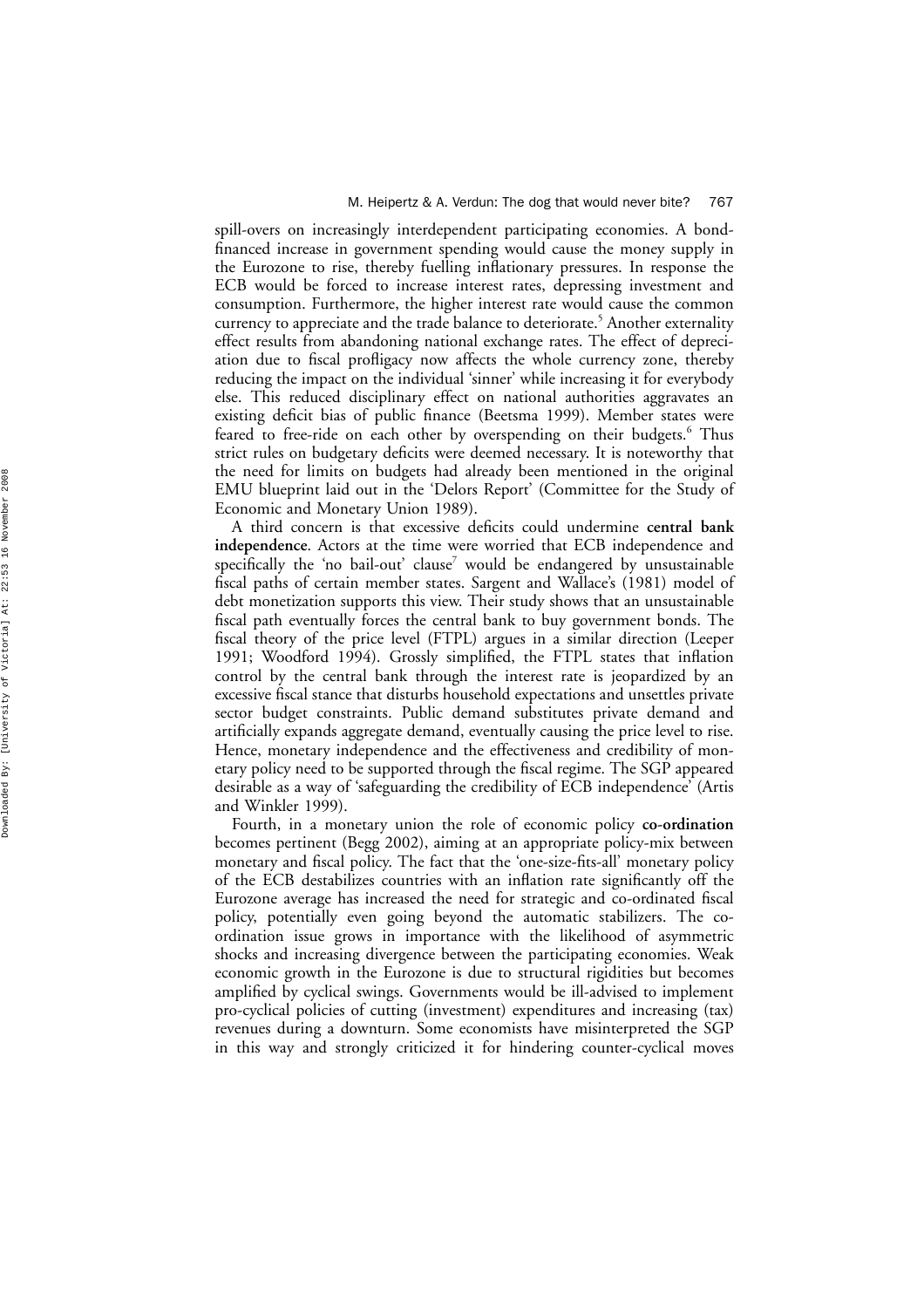(Eichengreen 1996; Eichengreen and Wyplosz 1998). This view is exaggerated but the SGP is still not a suitable framework for a co-ordinated and strategic response to the cyclical component of Europe's weakness. Co-ordination *à la* SGP complements the European Union (EU) economic co-ordination framework centred on the Broad Economic Policy Guidelines (BEPG)<sup>8</sup> but remains rudimentary and improvised, only asking member states to 'keep their house in order ' (Issing 2002). A more effective solution for economic policy in Europe could be a positive outcome of the current crisis.

# **2.2 The politics of the SGP**

The Maastricht Treaty is an incomplete contract as far as rules on EMU are concerned. Theoretically there were two options. The first would be the status quo, relying essentially on voluntary arrangements. The member states would all agree to continue to meet the convergence criteria also after EMU had started. The second option was to impose explicit rules that would elaborate on and even go beyond the Treaty stipulations. This issue was left open precisely because it was highly contentious and exposed fundamentally different views on economic policy.<sup>9</sup> Voluntary arrangements had been the implicit road that was chosen in the Maastricht Treaty. However, the Germans and the Dutch in particular favoured a more explicit, rule-based system that would restrict budgetary de ficits once EMU was fully operational. This concern seemed especially relevant with respect to a number of (Mediterranean) countries that were making strenuous efforts to be part of the first wave – against all odds at the outset.<sup>10</sup> The larger the future membership of EMU was appearing to become and the less likely a postponement, the more urgent grew the need for Germany to reinforce at least the de ficit criterion. This situation has been described as an 'endgame ' for the transition towards stage III (Crowley 2002).

The political background of the SGP can be traced back to German domestic politics. It was used to comfort public opinion and to appease the Bundesbank. The German public needed reassurance on EMU as it had become extremely anxious about giving up the well-proven Deutschmark in favour of a new single currency that would include traditionally weak economies which lacked a stability culture. Politically, there was a risk that the opposition and even Waigel 's own party in Bavaria under Prime Minister Edmund Stoiber would capitalize on this sentiment and run on an anti-EMU platform.

More subtle forces were also at work. Of importance was the gradual nature of economic and monetary integration, especially the experience with the European monetary system (EMS). Co-operation in the context of the EMS had implied that most monetary authorities had contributed to factual convergence in monetary policy with the de facto fixing of exchange rates as its result. What had been happening over the 1980s was a 'shadowing ' of Bundesbank policies. The resulting convergence meant that monetary authorities had learnt lessons about economic and monetary governance (Verdun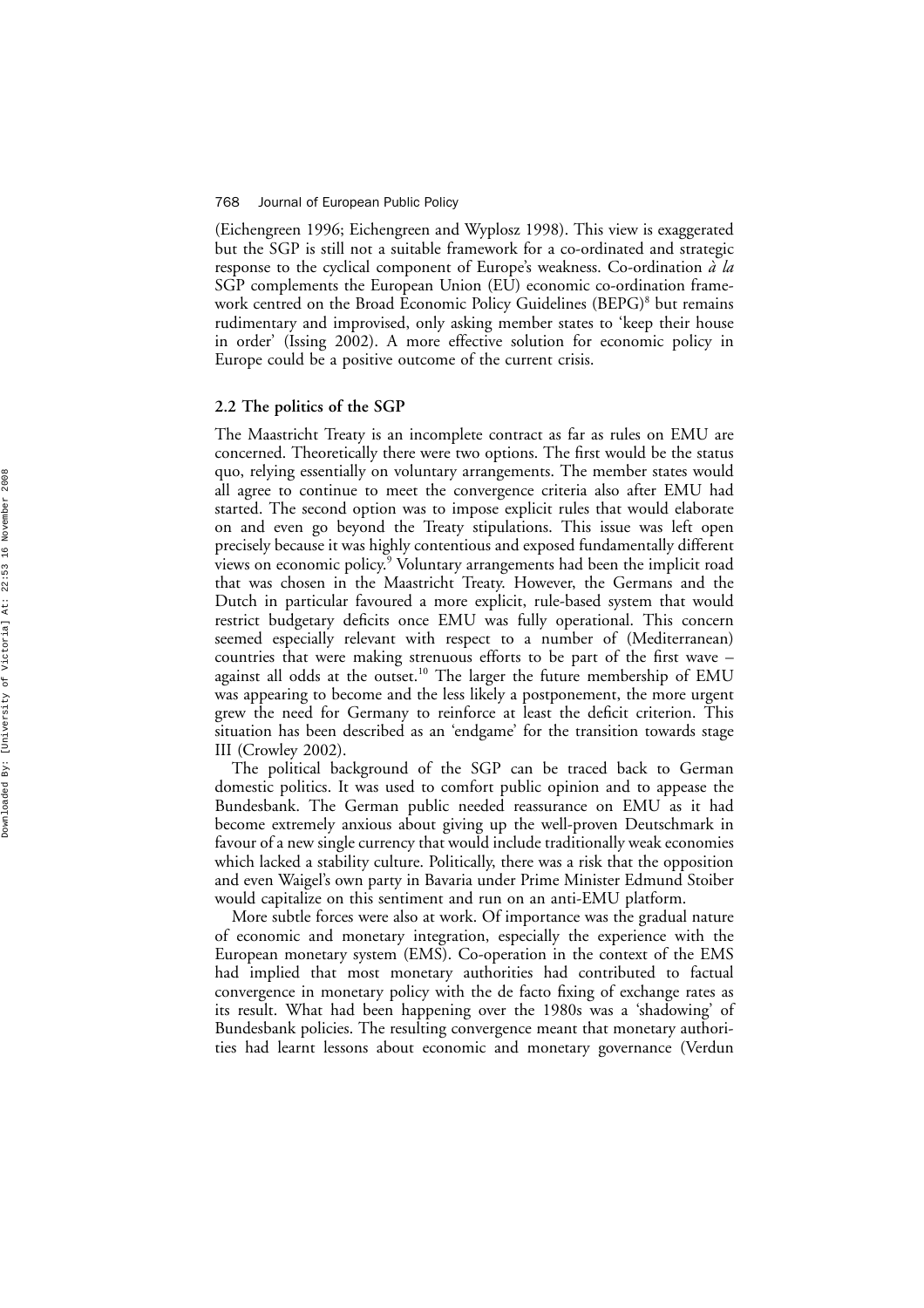2000a). Experts feared that national governments would become more 'relaxed ' and return to old practices once EMU would be fully operational. They were keen to perpetuate the stability orientation of economic policy in Europe.

# **3. NEGOTIATING THE PACT**

How did the SGP come about? The idea of some sort of 'stability treaty' was in the air in early 1995. The Maastricht Treaty had already stipulated the need for further legislation (see above). Since the beginning of stage two of EMU in 1994, the Monetary Committee (MC) had deliberations on this matter. Officials in the German Ministry of Finance were also discussing this topic amongst themselves. The *Sachverständigenrat*, an advisory board to the federal government, had already demanded in its 1992 annual report that the sanctions be made more precise and be applied in a strict manner (Sachverständigenrat 1992: 433). It became the subject of a public debate orchestrated by Bundesbank President Hans Tietmeyer. The debate picked up during autumn 1995. The *Institut für Weltwirtschaft* (IfW) in Kiel published a discussion paper on how to make the Maastricht stipulations workable (Lehment and Scheide 1995). The IfW proposal suggested automatic, interest-free deposits with the ECB for countries exceeding 3 per cent that should be paid back as soon as the excessive deficit was removed. The paper was prominently discussed in the *Frankfurter Allgemeine Zeitung* (*FAZ*, 12 October 1995) and was seconded by positive comments of the Bundesbank (*FAZ*, 15 October 1995). The arguments reappeared as demands for a 'budgetary pact' in the 1995 report of the *Sachverständigenrat* (Sachverständigenrat 1995: 446).

Waigel and Kohl were now under severe political pressure. As was brie fl y alluded to above, public opinion was becoming very negative towards EMU. The SPD opposition party was making populist remarks on the dangers to stability stemming from the EMU project and demanding stricter rules, thereby literally mirroring Bundesbank statements (e.g. Scharping 1995). In September 1995, Waigel had been informally talking to his colleagues about his desire to formalize the rules on budgetary policy in EMU (Milesi 1998: 95-6; Stark 2001: 89 and interviews with German Ministry of Finance officials, June 2003). Four weeks later (7 and 10 November 1995), Waigel announced his version of a 'Stability Pact ' (Bundesministerium der Finanzen 1995) to the public during the second reading of the 1996 budget (Waigel 1995a, 1995b). Parallel to that, Waigel commissioned an official at very short notice to write up an English draft for his European colleagues. These however responded with reserved support.

The idea that the Maastricht Treaty could be subject to renegotiations was out of the question. Yet, an intergovernmental agreement in the form of a new treaty *a` la* Schengen, as originally envisaged by Waigel and his state secretary, Jürgen Stark, was unacceptable to the other countries. The Commission also realized the dangers of an intergovernmental solution because it would imply the marginalization of Community institutions and procedures. The Council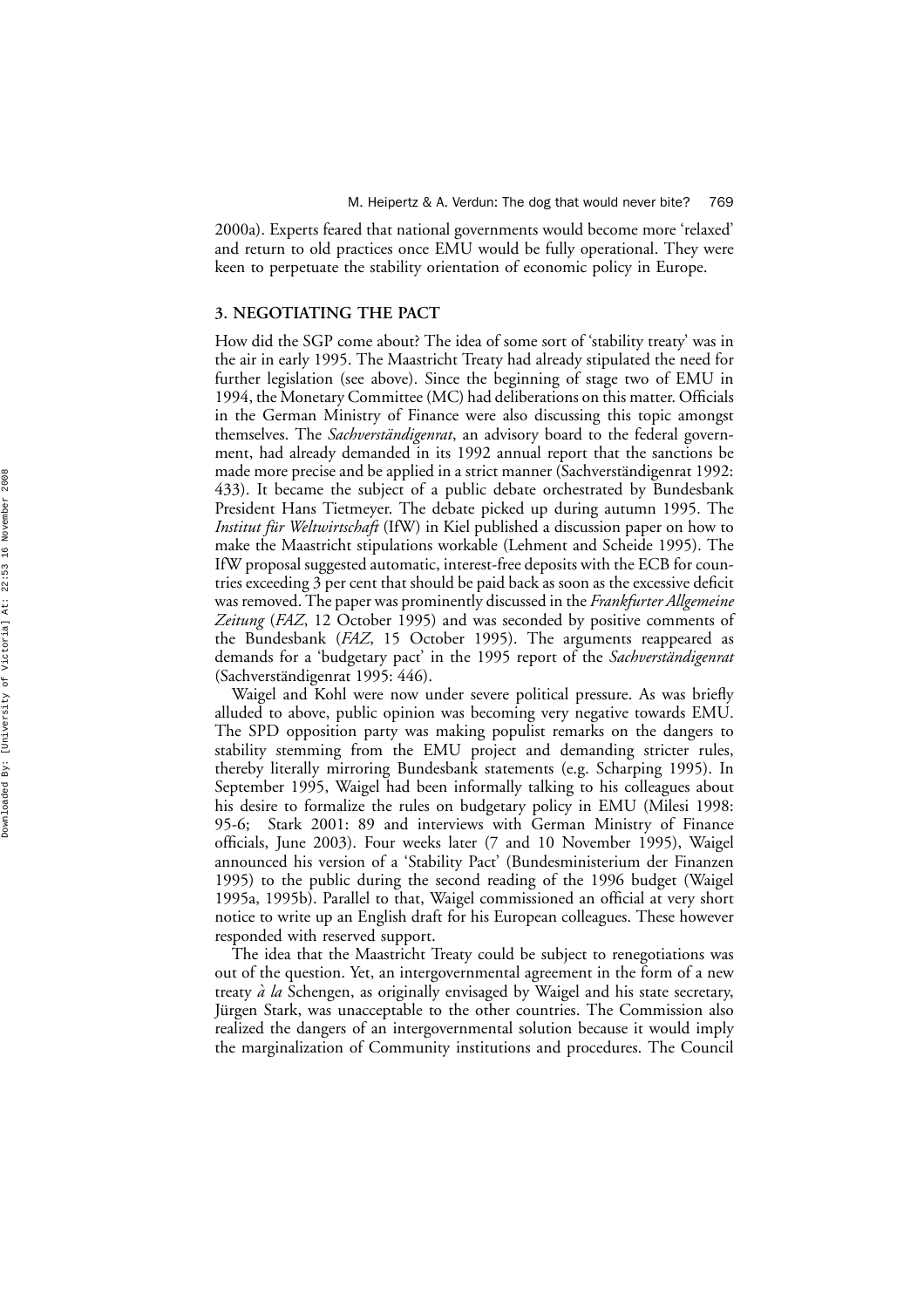therefore prompted the Commission to propose a solution within the Community framework. Its proposal, released in October 1996 (COM (1996) 496), was closer to the Maastricht Treaty than to the Waigel paper. It developed the 'surveillance arm' of the SGP as a rudimentary device for economic policy co-ordination. However, it did not include automatic fines but reduced the sanctions to a discretionary measure of the Eco fin Council. The fact that Eco fin ministers have to judge each other poses an obvious incentive problem.

The Stability Pact dossier was discussed in the Monetary Committee (MC), the Eco fin Council, the European Council and at Franco-German meetings. The bulk of the work was completed in the MC. Only very few open issues had to be referred to Eco fin. The major controversy was that Germany's partners agreed on the principle of mutual surveillance and reinforced dissuasion of excessive deficits, but did not accept automatic sanctions. The focal point of dissent became the clause that stipulates the exemptions from sanctions, since here lies the ultimate lever for political discretion. Waigel was completely isolated in requiring nothing less than an 'exceptional ' GDP contraction of 2 per cent or worse as a quali fication for an exemption. The compromise reached in Dublin during the early morning of Friday, 13 December 1996 in parallel sessions of Eco fin and the European Council states that a recession of less than 0.75 per cent 'as a rule ' does not qualify as exceptional, whereas a recession of over 2 per cent automatically does. If the size of the recession is between 0.75 and 2 per cent, Eco fin determines whether or not it is deemed 'exceptional'.<sup>11</sup> Once the sanctioning procedure (TEC 104 IX) has started, only EMU member states have a vote, excluding the country in question. A voting alliance against the SGP then becomes even more concrete and likely, as eventually occurred on 25 November 2003.

The SGP has delivered some 'added value '. It has shortened the timeline of the sanctions mechanism, de fined the distribution of the fines (among the 'virtuous ' member states), clari fied the notion of 'exceptional ' and 'temporary' de ficits as exemptions from sanctions, introduced an urgency procedure, enabled the suspension of the EDP, and improved the juridical procedures of the steps involved. Yet, due to the politicized nature of the EDP, the essence of the pact is not a mechanism of 'quasi-automatic sanctions ' but the institutionalization of a *political* pledge to aim for low de ficits. The procedures cannot be enforced by legal means. This has been con firmed by the ECJ on 13 July 2004. The court overturned the Eco fin conclusions on France and Germany of 25 November 2003 but not the decision to halt the EDP.

# **4. ANALYSING THE BIRTH OF THE STABILITY AND GROWTH PACT**

For the analysis of the birth of the SGP we combine an ideational approach with an actor-centred, institutionalist perspective. First, we focus on how ideas came to shape the preferences of actors and, second, on how their constellation and interaction produced the outcome. Following Scharpf (1997), 'actors ' are de fined as individual or corporate strategic agents (mostly administrative bodies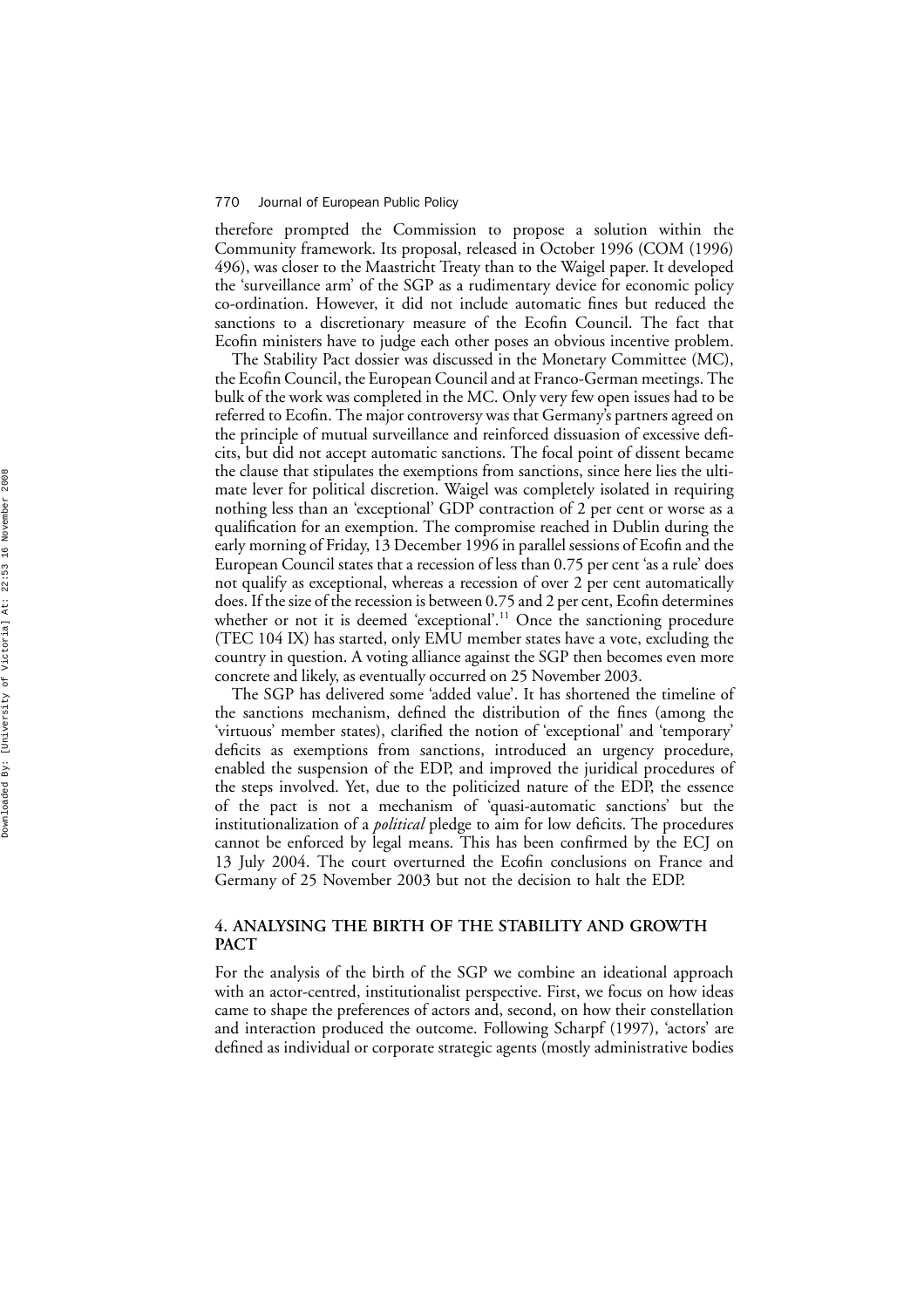such as ministries and the Commission). They are capable of intentional action, are internally organized along hierarchical lines, and are characterized by preference orientations as well as action resources. Furthermore, they are embedded in an institutional context, which we use as explanatory shorthand for structural factors and external in fluences on the actors themselves, such as the in fluential role of financial markets at certain stages in the negotiation process. We de fine the executive agents of the negotiating ministries, of the Commission and of central banks as 'experts '. They are in contact with 'nonactor experts' who shape ideas but not decisions, such as academics, journalists and institutions like the OECD or the International Monetary Fund (IMF). On the highest levels of deliberations, we introduce 'non-expert actors', holding the final and democratically legitimated decision-making competence – 'politicians '. The orientations of experts are de fined by speci fic converging 'ideas ' about economic policy, in fluenced indirectly by non-actor experts. The orientations of politicians are crucially in fluenced by experts. A graphical illustration summarizes how experts ( 'actors ' as well as 'non-actors ') and ideas came to shape politics, thereby converging on the compromise that enabled the conclusion of the SGP.

## **4.1 Ideational convergence**

From an ideational perspective the creation of EMU can be seen as the result of policy learning and policy convergence, based on convergence in ideas about monetary policy-making. When EMU was first conceived in the late 1960s and early 1970s, ideas differed widely, i.e. on the question of whether to converge policies first or whether to proceed with monetary integration and assume that convergence would result. Concepts varied on the policy objectives and on the institutional design of EMU. The 1970 Werner Plan on EMU re flected a time when governments were frequently pursuing Keynesian policies (Committee on the Realization by Stages of Economic and Monetary Union 1970).

Though the actual institutional design of EMU as envisaged by the Delors Committee in 1989 did not differ much from its 1970 design, a number of important developments occurred in the years between the two plans. First, economic and monetary integration had achieved a higher level of integration in both areas: the process of completing the internal market was under way, financial markets had become further integrated and the EMS had been in place for a decade. Second, policy learning had taken place. Monetary policies were only successful if they were in line with that of the dominant member state, namely Germany. Third, ideas regarding monetary policy-making had changed (see *inter alia* McNamara 1998; Marcussen 2000). Whereas in the 1960s and 1970s Keynesian principles still lay at the heart of national government economic policies, by the late 1980s monetarist policies dominated. The change in belief was that there was no long-term trade-off between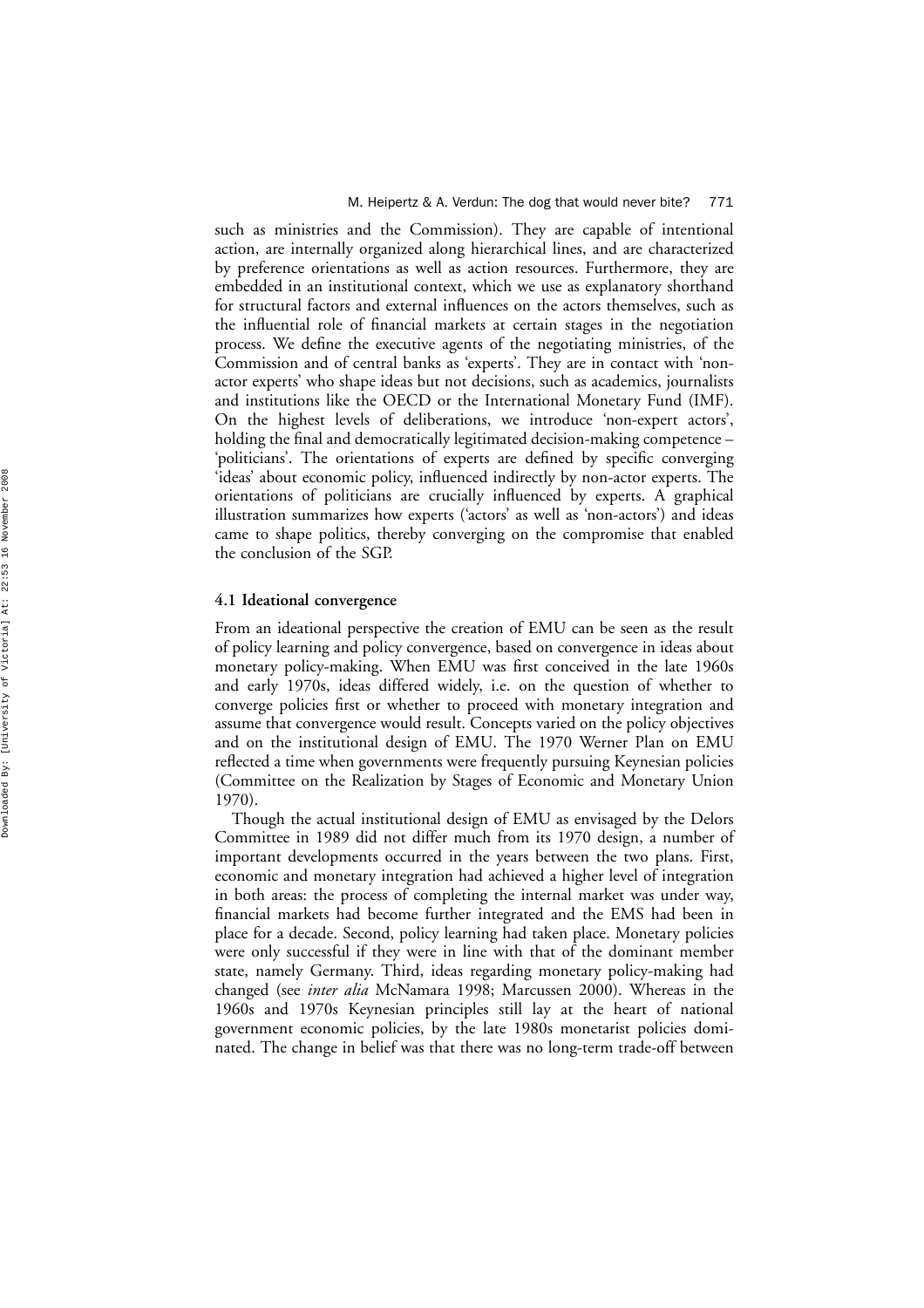in flation and unemployment and that sound money was a precondition for growth.

In their effort to proceed with monetary integration, the governments of member states were aided by a so-called 'epistemic community'. Members of central banks, ministries of finance and academics held similar views about the main aim of economic and monetary policy-making. There were a few important venues where experts shared ideas and socialization occurred. This took place above all in the MC – now called the Economic and Financial Committee – which consists of representatives of central banks and Ministries of Finance of the EU member states (Verdun 2000b), as well as in other in fluential European Community (EC) committees (Rosenthal 1975; Verdun 1999) and international fora. The members of the MC meet Haas ' four principles that de fine the existence of an epistemic community (Haas 1992: 3). First, they shared beliefs in a value-based rationale of social action. Second, they shared causal beliefs, which are derived from their analyses of problems which then serve as the basis for understanding the linkages between policy actions and desired outcomes. Third, they have shared notions of validity – that is, intersubjective understandings that help them to weigh ideas within their area of competence. Fourth, they have a common policy enterprise and common practices associated with a set of problems to which competence is directed. It is no surprise that the member states ' Heads of State or Government relied on the MC for proposals and suggestions for action. The literature on epistemic communities indeed suggests that a group of experts is often called upon when national governments are divided on intergovernmental collaboration. The MC was an ideal group to ask for advice as its members can wear two hats. They can act as independent experts yet they are fully aware of the political issues at stake.<sup>12</sup> It was crucial that the actors had learnt certain lessons and held certain common beliefs. But those ideas alone were insufficient to produce the concrete SGP.

## **4.2 Negotiated compromise**

Figure 1 presents an overview of the most important actors, grouped according to their resources and orientations. It shows initial orientations in November 1995 (when Waigel issued his proposal) and the orientations in June 1997 which by then had converged. The horizontal axis depicts the actors ' politicoideologically shaped preferences for or against strict rules for fiscal discipline. The vertical dimension shows their power resources and decision-making capabilities. We distinguish between a 'political ' and an 'expert ' sphere. Our distinction highlights the fact that politicians – not experts – settle the most controversial issues. The stylized process is that the whole negotiation dossier is split up into a set of issues (timeline, exemptions from sanctions, distribution of fines, etc.) which are discussed at the expert level. Experts receive their instructions from politicians but are free to reach agreement within these bounds. Politicians will in most cases simply tick off the agreements reached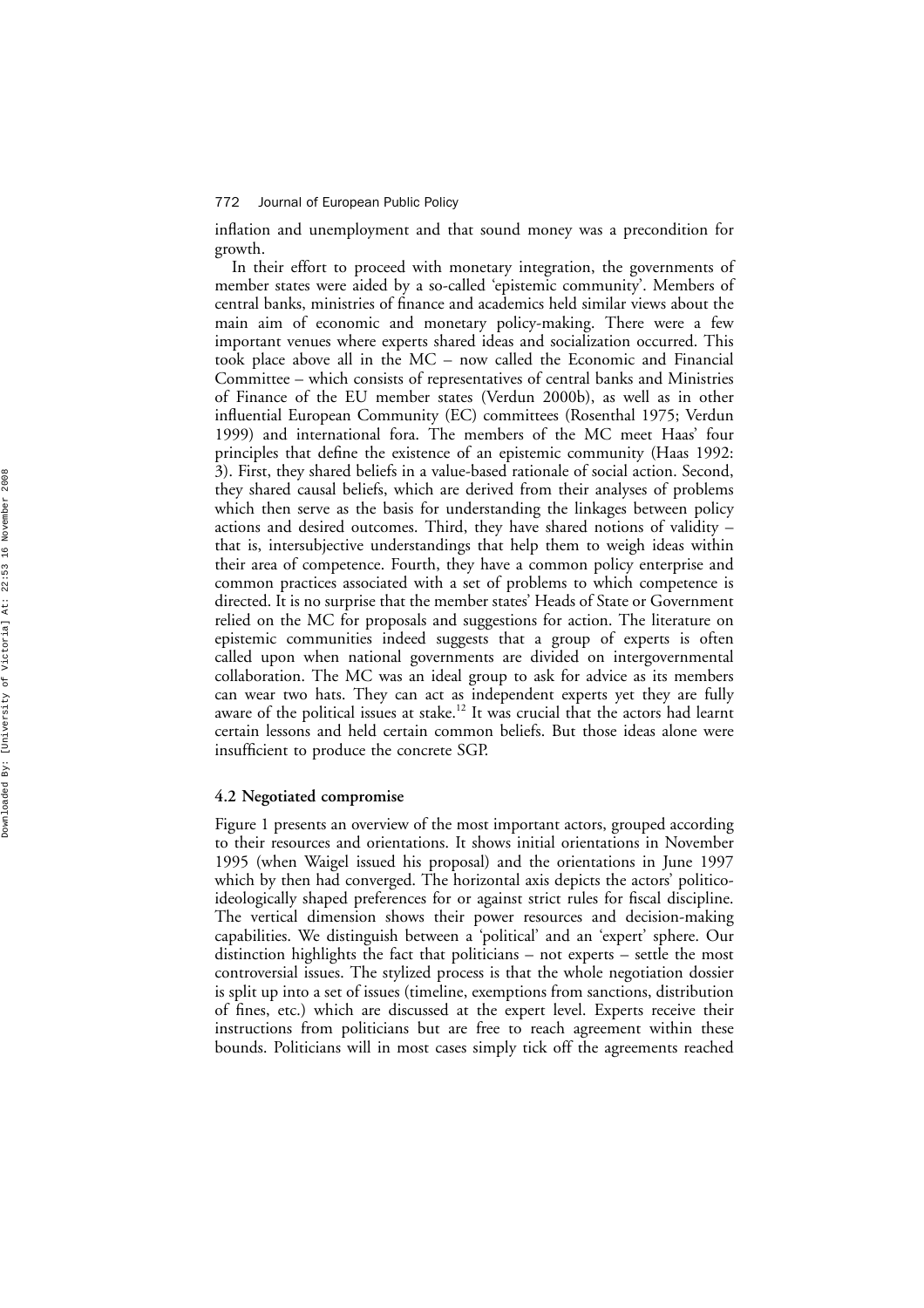

*Figure 1* Initial preferences and subsequent convergence

among the experts. Only issues on which there is no consensus are deliberated on at the political level. The decision-making process is hence conceived in a bottom-up manner. Experts are in a strong position to influence politicians since they possess intimate knowledge of the relevant issues and have detailed information on the bargaining positions of the others. They can indicate potential solutions and hence possibly prevent the discussion from being deadlocked. We will now briefly discuss each actor in turn.

Actors at the level with the highest resource capabilities are **member state governments**. Their decisive position in the deliberation process corresponds to the concept of 'power politics' (Garret 1994). They are the legislative body. The role of other actors is only indirect via the influence they have on the orientation of the governmental actors. The state actors are either Ministers in the Ecofin Council or Heads of State or Government in the European Council. The preference points on this level initially cover the entire range between pro and contra Waigel's proposal – Germany being on the right side, closely followed by the Netherlands, whereas France and other Mediterranean states initially found themselves on the other side.<sup>13</sup> The German **Bundesbank** (BBK) figures as a special actor with the resources of an informal veto. Figure 1 displays only the two most important **national treasuries**, those of France and Germany. Each Ministry and each central bank plus the Commission had two representatives in the **Monetary Committee** (MC), which was crucial in preparing the ground for the compromises found in the political sphere. Its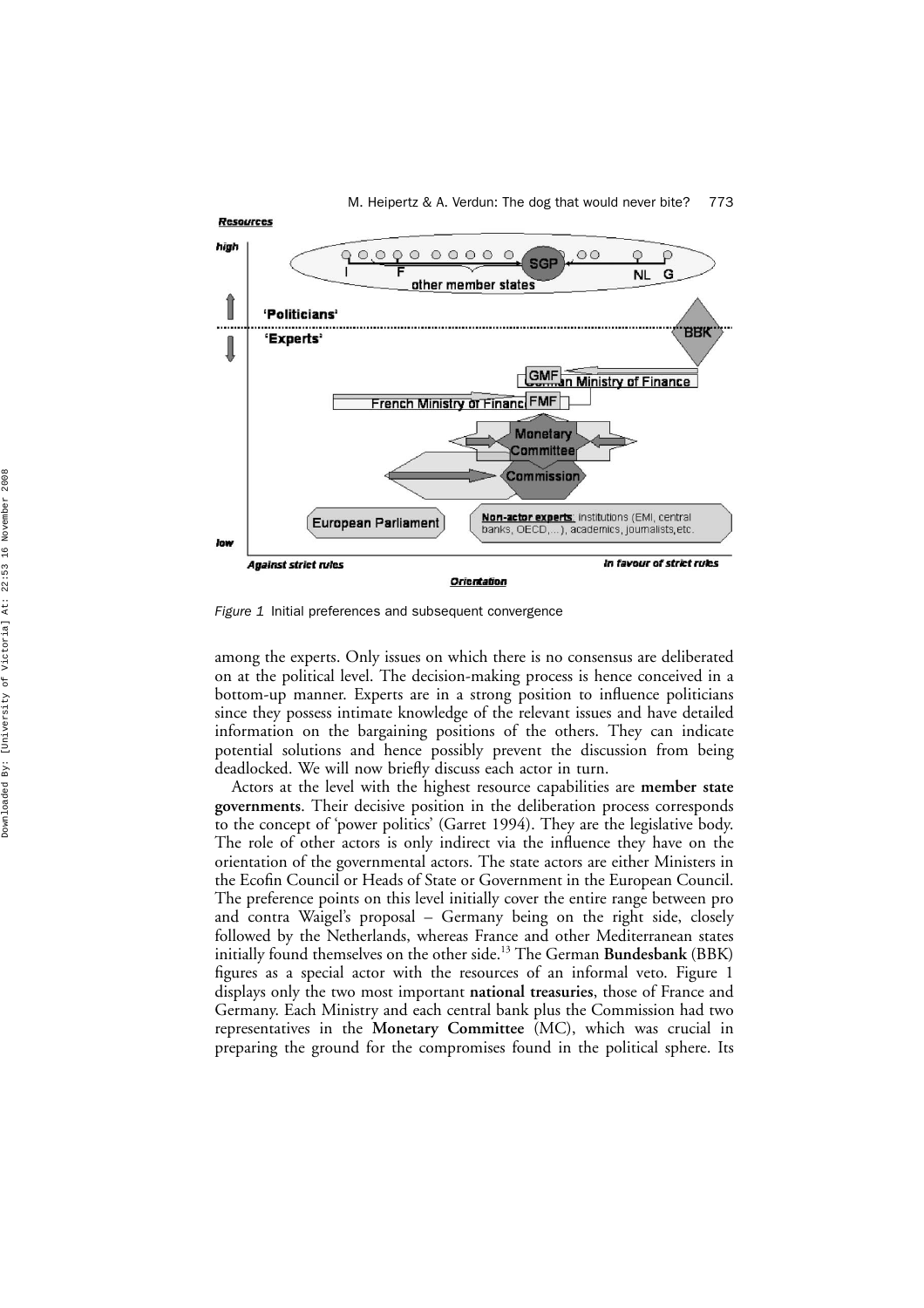crucial role is best interpreted by the notion of an 'epistemic community' as was mentioned above. In terms of power resources, it lies below national ministries and the political level, but its importance relates to the fact that it was the actual forum in which the compromise was reached. The **Commission** is placed low in terms of decision-making power but successfully achieved a solution within the Treaty framework, and thus prevented an international agreement *a` la* Schengen. Another success for the Commission was the inclusion of the surveillance procedure in the SGP. It nevertheless had to depart quite considerably from its initial preference, which had been more to the left of the negotiated outcome. The **European Parliament**, with a rather negative stance towards a strict pact, was unable to bring substantial in fluence to bear on the deliberations and is therefore placed on the lowest level. Finally, a set of 'non-actor ' **experts** was able to make its in fluence felt through informal and professional contacts, communication and the gradual shaping of ideas that underpinned the slow process of ideational convergence: the European Monetary Institute (EMI), precursor to the ECB, and the central banking community with a close affinity to the Bundesbank position, should be explicitly mentioned as well as institutions such as the OECD, academic think-tanks, private-sector researchers, academics, etc. Their in fluence on the decision-making process was not direct but shaped the orientations of the actors.

Initially, actor preferences were widely dispersed. The Commission, once it had adapted its view and supported the design of a pact, was entitled to make its preference the base for the deliberations in the MC. Of course, it had to propose a pact that was still acceptable to Germany, albeit less strict and without automatic sanctions. In the MC a surprisingly rapid convergence emerged that was situated slightly more towards the right side of the preference scale, i.e. the 'German ' end. One explanation of the emergence of this convergence is that a 'permissive consensus ' (Lindberg and Scheingold 1970) already pre-existed in the MC, the members of which had already been in favour of a stability-oriented, rule-based model. In other words, the particular equilibrium solution was not yet determined, but the solution space and hence the type of arrangement that the solution would look like were already visible.

The final result reflects Germany's asymmetric bargaining power. The reasons for this privileged position were fourfold. First, Germany gave up the anchorcurrency of the preceding regime, the EMS. Unlike the other countries, it had to accept the opportunity cost of losing monetary discretion and was able to ask for a higher price – a fact all too well known from the Maastricht negotiations (Dyson and Featherstone 1999). Second, the German position resembles Putnam's two-level game-constellation with the Bundesbank as an informal veto player (Putnam 1988). Due to its reputation and popularity, the Bundesbank had a strong in fluence on German public opinion towards EMU. If it were to oppose publicly the entry of a large 'wave ' of countries into stage III, it would make it politically extremely costly for the Kohl government to press ahead. The creation of the SGP was a strategy to reduce public resentment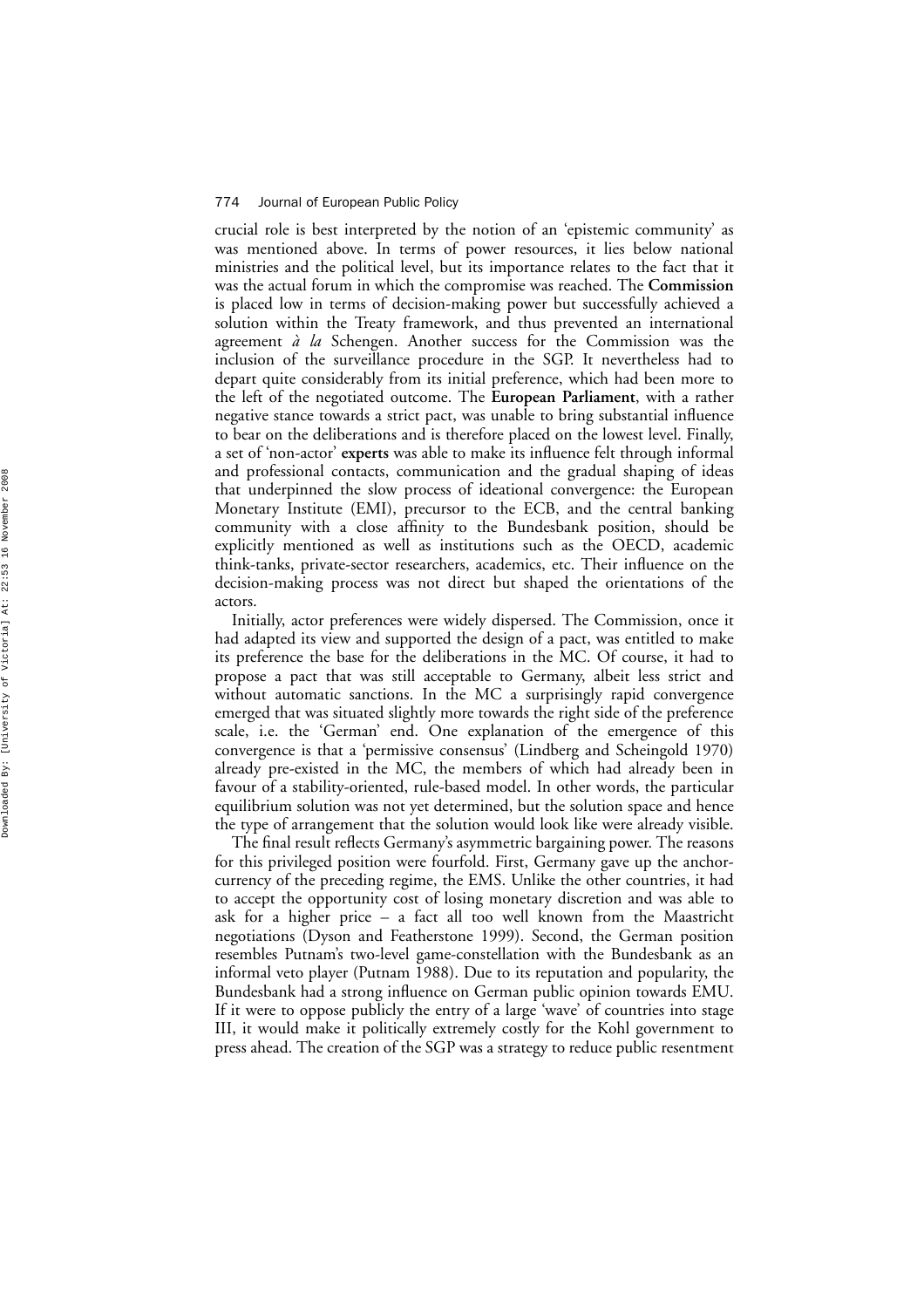by appeasing the Bundesbank. Thus the German preference set was narrowed through the informal (declaratory) veto exercised in Frankfurt, which forced others to realize that a solution would have to lie close to the German preference point. Third, Germany could credibly threaten to exit the EMU process. In fact, this implicit threat has repeatedly been used by German officials in the MC.<sup>14</sup> Fourth, the second worst threat-scenario was if Germany opposed membership of the 'Club Med ' countries, Italy in particular. These countries had an incentive to agree to the pact so that Germany might be more acceptant of their membership. But even though the outcome is situated towards the German preference point, the German government had to give in as well, most importantly on the issue of automatic sanctions. Turning to the institutional context, we find that three parallel processes were crucial in shaping and facilitating the agreement.

First, the Franco-German 'axis ' represents a subset of the negotiations on the European scene. Its most important function is a radical reduction of the number of negotiators involved which increases the likelihood of finding a compromise solution. These summits are important as France and Germany often represent different perspectives on these issues and thereby different groups of countries. As happens in other types of bargaining, it is as if France and Germany are 'delegated' to negotiate a settlement.<sup>15</sup> The actual solution was often not reached during Franco-German summits or economic consultations, but the subsequent meetings on the European scene benefited from the prior exchange of views and signals.

Second, the Eco fin negotiations were seconded by a parallel political process of summit meetings in the form of European Councils. The Heads of State or Government did not con fine themselves to providing merely the initial political impetus. Instead, they punctuated and guided the negotiations throughout the process, thereby removing important obstacles to compromise, most notably in the case of the lower end of the de finition of a severe recession that would constitute an exemption from the imposition of sanctions. The European Council not only issued strategic political aims but also de fined operative solutions in surprising detail and delegated their attainment and the legal framing to the Ministers of Finance as well as to the Commission. The experience of the SGP negotiations should be seen as an important step in the institutionalization of the European Council.

Third, financial markets were in fluential in forcing the negotiators to agree on highly contentious issues. The fact that the Deutschmark rocketed against all other currencies involved whenever a deadlock seemed to jeopardize the course towards stage III of EMU imposed a substantial cost of failure on all negotiating partners. This disciplining factor contributed to the pressure to reach consensus. Actors would rather give in on issues defended as essential by their counterparts, than leave the negotiation room empty-handed. In summary, this section has sought to explain how ideational convergence, facilitated by asymmetric bargaining power and the institutional context, enabled the political compromise.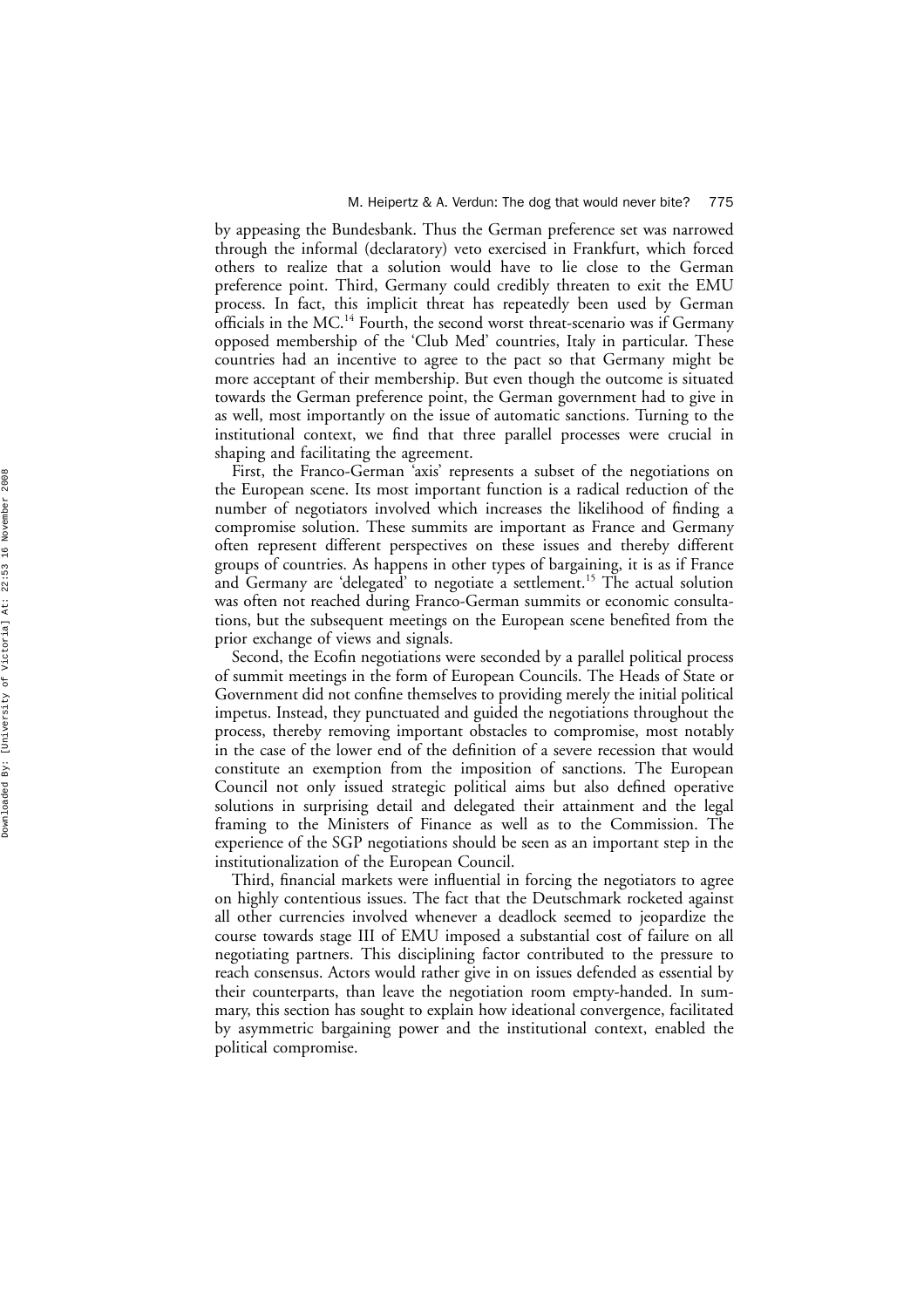## **5. CONCLUSION**

The watchdog has begun to bark. Will it break loose and bite or will it be forced to wag its tail and whine? The latter seems to be the case. We started off by asking why the SGP was created, what purpose it was to serve and what underlying conditions supported its creation. The economics literature at the time stressed the importance of consolidation, externality problems in EMU, central bank independence, and co-ordination of monetary and fiscal policies. Political factors range from the incomplete nature of the TEC to German domestic politics and policy learning. Ideas on the relationship between monetary and fiscal policy and the role of monetary policy in society more generally had changed over time and enabled a broad consensus in favour of fiscal discipline. The case study indicates that the genesis of the concrete outcome lay in Germany and that its creation was due to an asymmetric power-constellation. These two factors, ideas and power, together explain the origins of the SGP.

Designing rules is one thing, applying them another. A number of countries no longer act as if the SGP budgetary ceilings are to be taken seriously. In part it may be that politicians are opportunistic and underrate the repercussions of rising budgetary de ficits as they pursue other domestic objectives. At the same time, it should be stressed that EMU and the SGP are likely only to have a positive effect on the economy if structural reforms are implemented. Some governments seem to have ignored the fact that, without these reforms, budget de ficits may rise anew. They now wonder if the SGP can be seen as a watchdog that barks but is on a chain. Some have argued that the SGP may not be the right pact to enforce fiscal discipline. We have stressed that, even though that may be the case, its very effect on credibility depends on how it is treated when member states encounter fiscal difficulties.

The introduction asked what has changed since 1995 –97 and what lessons can be drawn from that negotiation period for the future of the SGP. Our analysis suggests that what matters for the SGP are bargaining power and ideas. Regarding the former, some changes have occurred. First, Germany has lost some of its bargaining power due to the start of stage III of EMU in 1999. Germany no longer has the same potential to threaten not to join EMU or to create barriers to keep countries out. Second, Germany itself is no longer the exemplary member state it once was regarding budgetary discipline. As a result, partly because of the continued financial effects of reuni fication, partly because of changing political preferences, Germany no longer backs the SGP. It is mainly the Dutch government, aided by Austria, which now plays that role but is endowed with less bargaining power than Germany was before. A similar change can be observed regarding the role of ideas. The consensus among politicians on the importance of fiscal discipline may seem to be fading away under the effects of the last recession and the persistent lack of considerable economic growth. However, we argue that there is still strong support for the regime among the main actors on the expert level. The SGP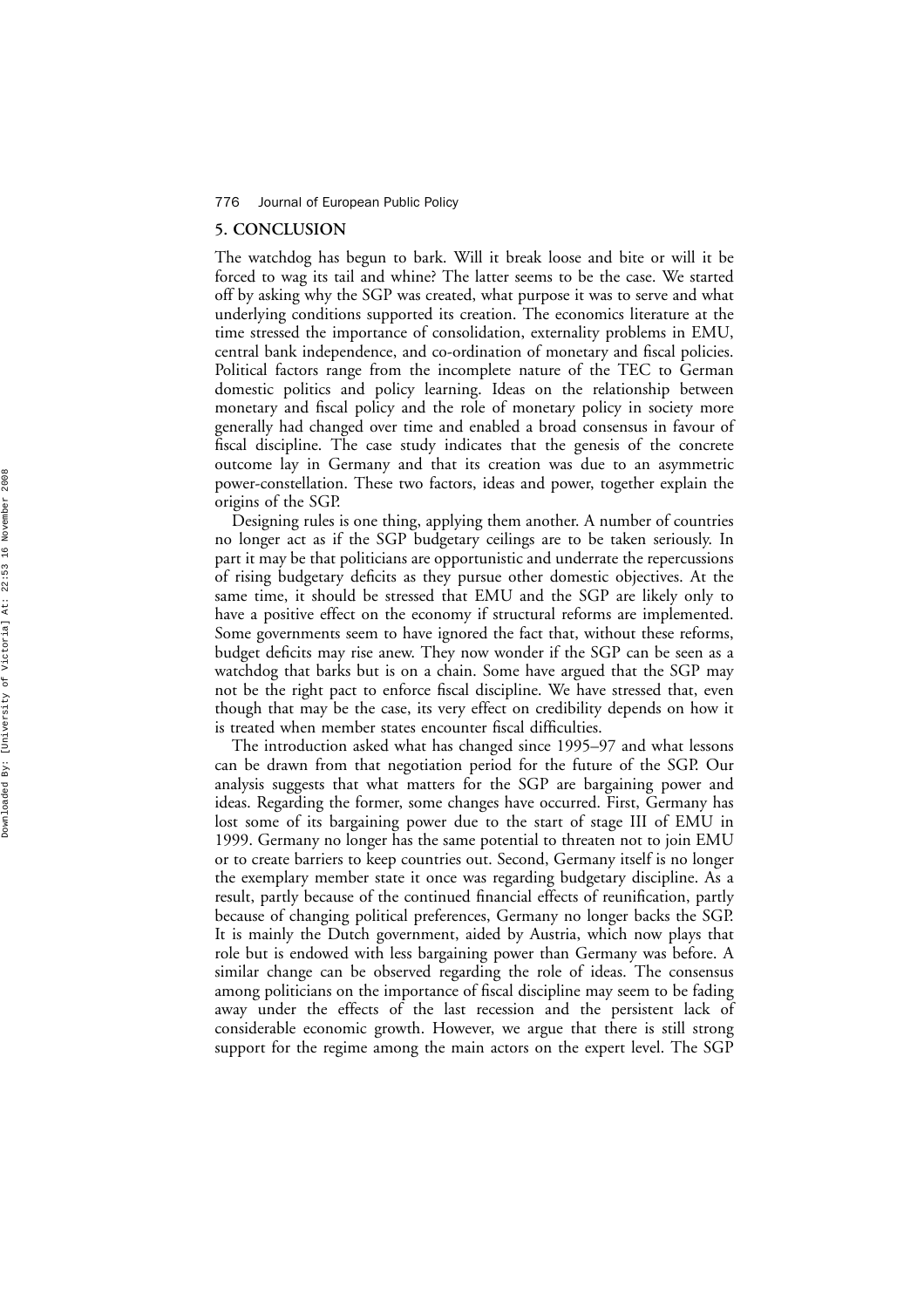was created to build credibility. Irrespective of whether it is a 'smart ' or 'stupid ' pact (to use Commission President Romano Prodi 's words) it will only be able to do its job if member state governments do not mess too much with it – at least in the short run. It is likely that experts will in fluence the thinking in governments. They will also be the ones who shape the Commission's proposals for reforming the system.

**Addresses for correspondence**: Martin Heipertz, Max Planck Institute for the Study of Societies, Paulstrasse 3, D-50676 Köln, Germany. Tel: 0049 (0)221 2767 254. Fax: 0049 (0)221 2767 555. email: heipertz@mpifg.de/Amy Verdun, Department of Political Science, University of Victoria, PO Box 3050, Victoria BC, Canada V8W 3P5. email: averdun@uvic.ca

# **NOTES**

- 1 Earlier versions of this article were presented at a conference at the NYU in London, 'Building EU Economic Government: Revising the Rules? ', 25 –26 April 2003; at a seminar of the Max Planck Institute for the Study of Societies (MPIfG), Cologne, 29 April 2003; at the Oberseminar of the Jean Monnet Chair, of Wolfgang Wessels, University of Cologne, 27 May 2003; at the 19th IPSA World Congress, Durban, South Africa, 29 June –4 July 2003; at the European University Institute, 3 October 2003; and at the University of Leiden, 6 October 2003. The authors wish to thank the participants of these conferences and seminars for their useful comments and suggestions. Special thanks go to Patrick Crowley, Bernhard Ebbinghaus, David Howarth, Kathleen R. McNamara, Britta Rehder, Armin Schäfer, Fritz W. Scharpf and four anonymous referees of the journal. The authors thank the MPIfG in Cologne and the Social Sciences and Humanities Research Council Canada (Grant 410-2002-0522 held by Amy Verdun) for financial support. This article is based in part on interviews with thirty-five key informants, all of whom were close to the actual creation and/or the current politics of the SGP.
- 2 Resolution of the European Council on the Stability and Growth Pact, OJ 1997, C 236/1, Council Regulation No. 1466/97 of 7 July 1997 on the strengthening of the surveillance of budgetary positions and the surveillance and co-ordination of economic policies, OJ 1997, L 209/1, and Council Regulation No. 1467/97 on speeding up and clarifying the implementation of the excessive de ficit procedure, OJ L 209/6.
- 3 This lacuna is related to the fact that the negotiating parties were unable to agree on a political union in 1991. They seem to have been aware of the shortcomings and included in the EMU Articles the task of producing further legislation (TEC 99 V, 104 XIV).
- 4 Negative externalities are welfare or opportunity costs not fully accounted for in the price and market system, usually occurring because of a third party not being part of the transaction.
- 5 However, recent research suggests that the overall size of fiscal spill-overs within the euro area can be expected to be rather small as the several types of spill-overs to a large extent neutralize each other (Gros and Hobza 2001).
- 6 The de ficit bias is partially counteracted through an increase in relative prices in the expansionary country. The resulting export loss should provide and reinternalize part of the necessary discipline.
- 7 The no bail-out clause implies that neither the ECB nor the Community will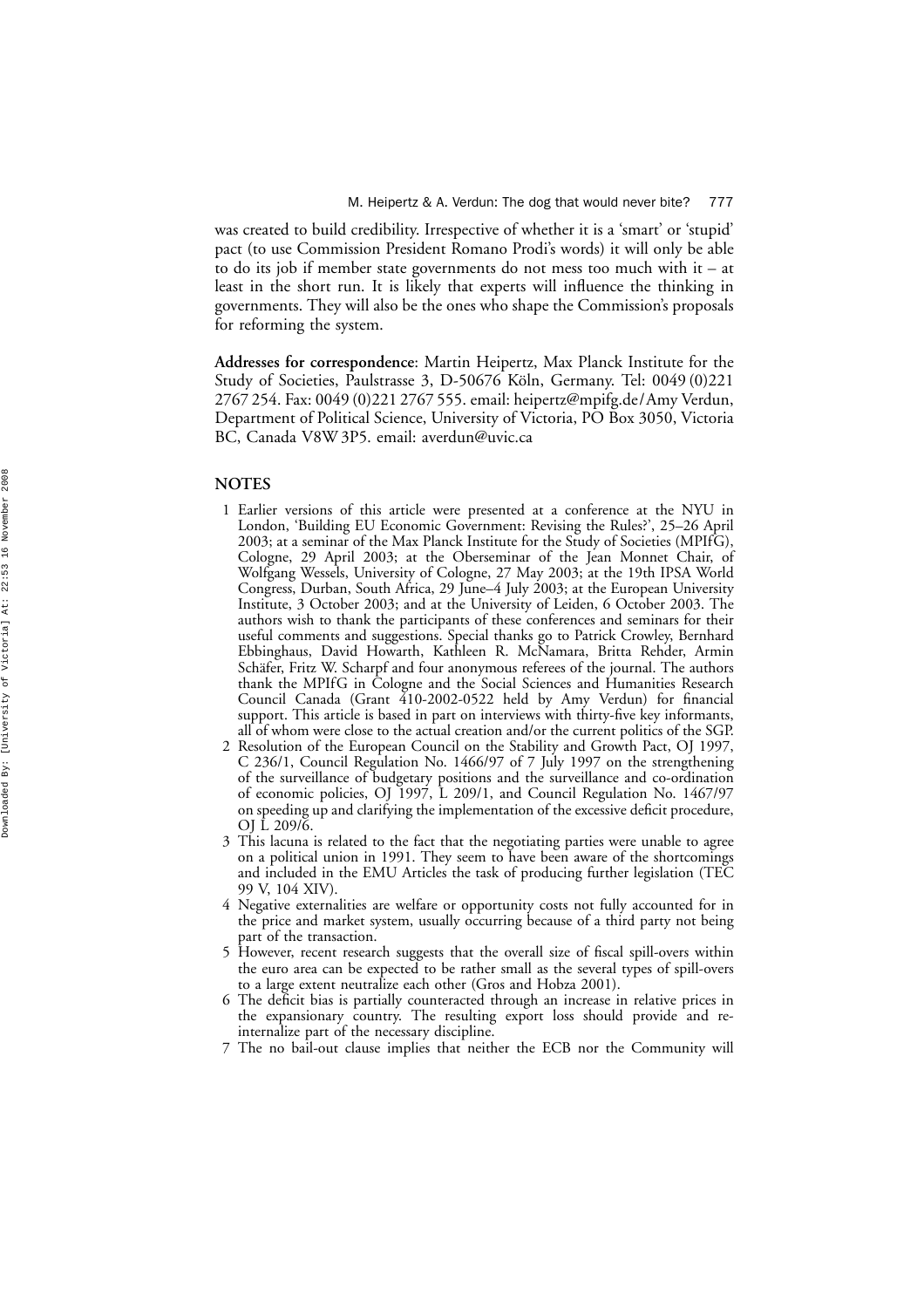provide funds to or buy bonds of a national government that becomes insolvent (TEC 101, 103).

- 8 According to Article 99 TEC, EU member states 'regard their economic policies as a matter of common concern'. The BEPG procedure serves this end in the following way. The Commission recommends the guidelines for each country to the Council of Ministers on Economic and Financial Affairs (Eco fin), which decides on a draft by quali fied majority. The draft is then put before the European Council of the Heads of State and Government. Based on the European Council conclusion, Eco fin decides on individual recommendations, again by quali fied majority. Since the recommendations are not backed by sanctions, the BEPG procedure is considered as 'soft ' co-ordination.
- 9 A third option would be to have a new economic authority make decisions about these matters (Verdun 1998). This idea was first raised in the Werner Report (Committee on the Realization by Stages of Economic and Monetary Union 1970). It referred to this organ as a 'Centre of Decision for Economic Policy'. In the late 1980s, the French produced a similar idea when they called for a '*gouvernement e´conomique*' (Verdun 2003). The creation of such a body has thus far not taken off due to the fear that it might undermine the independence of the ECB.
- 10 Ironically, in 1995 Germany itself for the first time breached the 3 per cent limit on budgetary de ficits.
- 11 The decision can be blocked by a minority of at least twenty-six out of eightyseven weighted votes or covering at least six member states (TEC 104 VI and 205 II).
- 12 One participant described their role as that of 'financial diplomats ' (interview with the authors, 4 July 2003).
- 13 Though member states initially reacted positively to the 1995 Waigel proposal, they disagreed on important details such as automatic sanctions.
- 14 Interviews, 4 July 2003.
- 15 Milesi (1998: 145) quotes a delegation member of the Dublin summit: ' C 'est un problème franco-allemand . . . Mettez-vous d'accord entre vous et nous accepterons votre solution. '

# **REFERENCES**

- Artis, M.J. and Winkler, B. (1999) 'The Stability Pact: trading off flexibility for credibility? ', in A. Hughes Hallett, M.M. Hutchison and S.E.H. Jensen (eds), *Fiscal Aspects of European Monetary Integration*, New York: Cambridge University Press, pp. 157 –88.
- Beetsma, R.M.W.J. (1999) 'The Stability and Growth Pact in a model with politically induced de ficit biases ', in A. Hughes Hallett, M.M. Hutchison and S.E.H. Jensen (eds), *Fiscal Aspects of European Monetary Integration*, New York: Cambridge University Press, pp. 189 –215.
- Begg, I. (ed.) (2002) *Europe: Government and Money; Running EMU: The Challenges of Policy Co-ordination*, London: The Federal Trust.
- Bundesministerium der Finanzen (1995) 'Stabilitätspakt für Europa Finanzpolitik in der dritten Stufe der WWU', *Auszüge aus Presseartikeln* 75, 7 November 1995.
- Committee for the Study of Economic and Monetary Union (1989) *Report on Economic and Monetary Union in the European Community*, Luxembourg: Office for Official Publications of the EC.
- Committee on the Realization by Stages of Economic and Monetary Union in the Community (1970) 'Report to the Council and the Commission on the Realization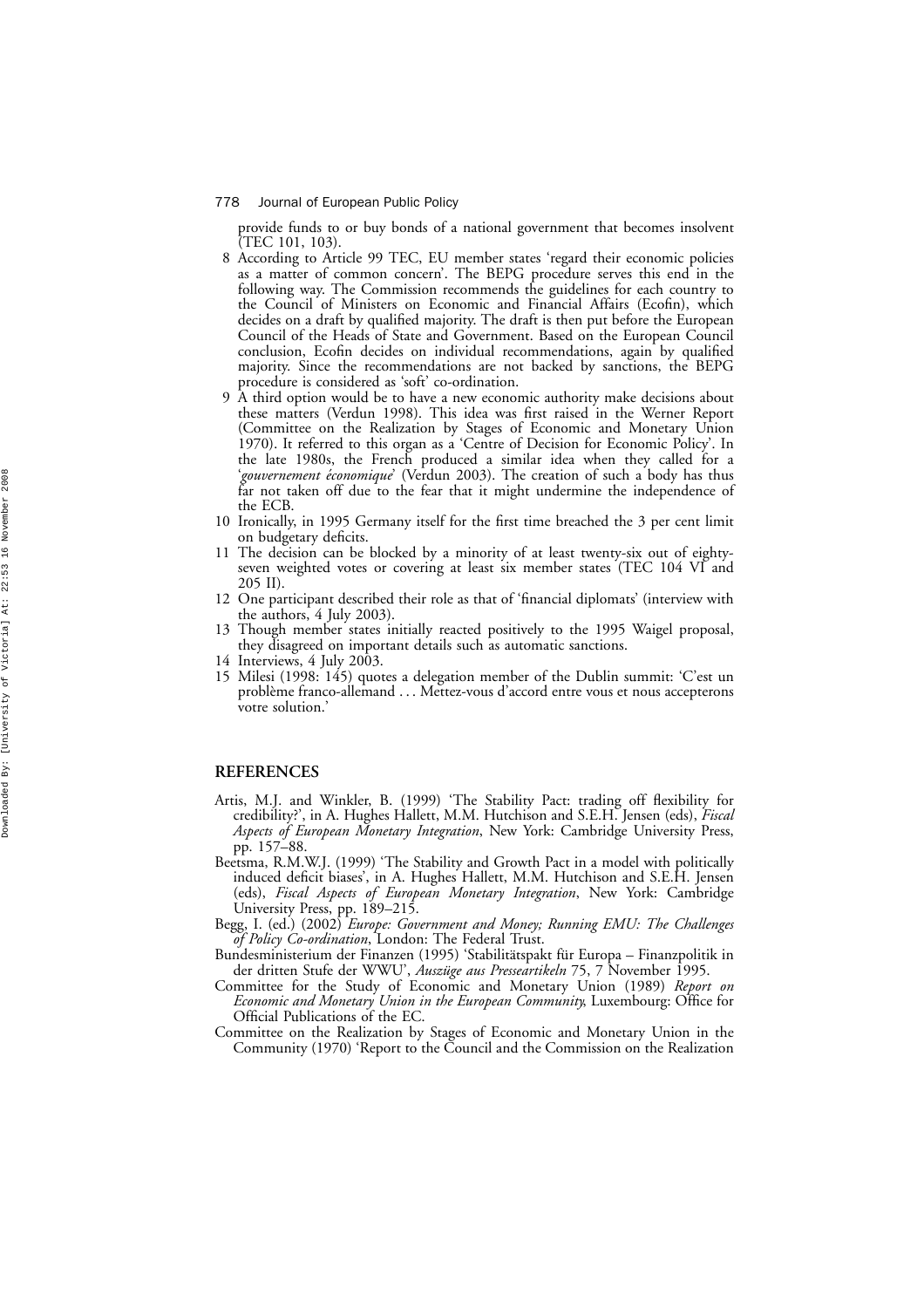by Stages of Economic and Monetary Union in the Community' , *Bulletin of the EC* (Supplement 11, Doc 16.956/11/70).

Crowley, P.M. (2002) 'The Stability and Growth Pact: review, alternatives and legal aspects', *Current Politics and Economics of Europe* 11(3): 225–44.

Deutsche Bundesbank (1992) 'Stellungnahme des Zentralbankrats: Die Beschlüsse von Maastricht zur Europäischen Wirtschafts- und Währungsunion', *Monatsbericht* (February): 53 pp.

Dyson, K.H.F. and Featherstone, K. (1999) *The Road to Maastricht: Negotiating Economic and Monetary Union*, Oxford: Oxford University Press.

- Eichengreen, B.J. (1996) 'Saving Europe's automatic stabilisers', National Institute *Economic Review* 159: 92 –8.
- Eichengreen, B.J. and Wyplosz, C. (1998) 'The Stability Pact: more than a minor nuisance? ' , *Economic Policy* 26: 65 –114.
- Garret, G. (1994) 'The politics of Maastricht ', in B.J. Eichengreen and J.A. Frieden (eds), *The Political Economy of European Monetary Unification*, Boulder, CO: Westview Press, pp. 47 –66.
- Gros, D. and Hobza, A. (2001) 'Fiscal policy spillovers in the euro area: where are they? ' , *CEPS Working Documents* 176.
- Haas, P.M. (1992) 'Introduction: Epistemic communities and international policy coordination', *International Organization* 46(1): 1–35.
- Heipertz, M. (2003) 'The Stability and Growth Pact not the best but better than nothing. Reviewing the debate on fiscal policy in Europe 's monetary union' , *MPIfG Working Paper* 03/10.
- Issing, O. (2002) 'On macroeconomic policy co-ordination in EMU ' , *Journal of Common Market Studies* 40(2): 345 –58.
- Leeper, E.M. (1991) 'Equilibria under active and passive monetary and fiscal policies ' , *Journal of Monetary Economics* 27(1): 129 –47.
- Lehment, H. and Scheide, J. (1995) 'Der Fahrplan für die Europäische Währungsunion: Noch erheblicher Handlungs- und Klärungsbedarf', *Kiel Discussion Papers* 259.
- Lindberg, L.N. and Scheingold, S.A. (1970) *Europe's Would-be Polity. Patterns of Change in the European Community*, Englewood Cliffs, NJ: Prentice-Hall.
- Marcussen, M. (2000) *Ideas and Elites: The Social Construction of Economic and Monetary Union*, Aalborg: Aalborg University Press.
- McNamara, K.R. (1998) *The Currency of Ideas: Monetary Politics in the European Union*, Ithaca, NY: Cornell University Press.
- Milesi, G. (1998) *Le roman de l'euro*, Paris: Hachette littératures.
- Putnam, R. (1988) 'Diplomacy and domestic politics: the logic of two-level games', *International Organization* 42: 427 –60.
- Rosenthal, G.G. (1975) *The Men Behind the Decisions: Cases in European Policy-Making*, Lexington, MA: Lexington Books, D.C. Heath.
- Sachverständigenrat zur Begutachtung der gesamtwirtschaftlichen Entwicklung (1992) Jahresgutachten 1992/93: Für Wachstumsorientierung – gegen lähmenden Verteilungs*streit*, Stuttgart: Metzler-Poeschel.
- Sachverständigenrat zur Begutachtung der gesamtwirtschaftlichen Entwicklung (1995) *Jahresgutachten 1995/96: Im Standortwettbewerb*, Stuttgart: Metzler-Poeschel.
- Sargent, T.J. and Wallace, N. (1981) 'Some unpleasant monetarist arithmetic', Federal *Reserve Bank of Minneapolis Quarterly Review* 5: 1 –17.
- Scharpf, F.W. (1997) *Games Real Actors Play: Actor-centered Institutionalism in Policy Research*, Theoretical Lenses on Public Policy Series, Boulder, CO: Westview Press.
- Stark, J. (2001) 'Genesis of a pact', in A. Brunila, M. Buti and D. Franco (eds), *The Stability and Growth Pact: The Architecture of Fiscal Policy in EMU*, New York: Palgrave.